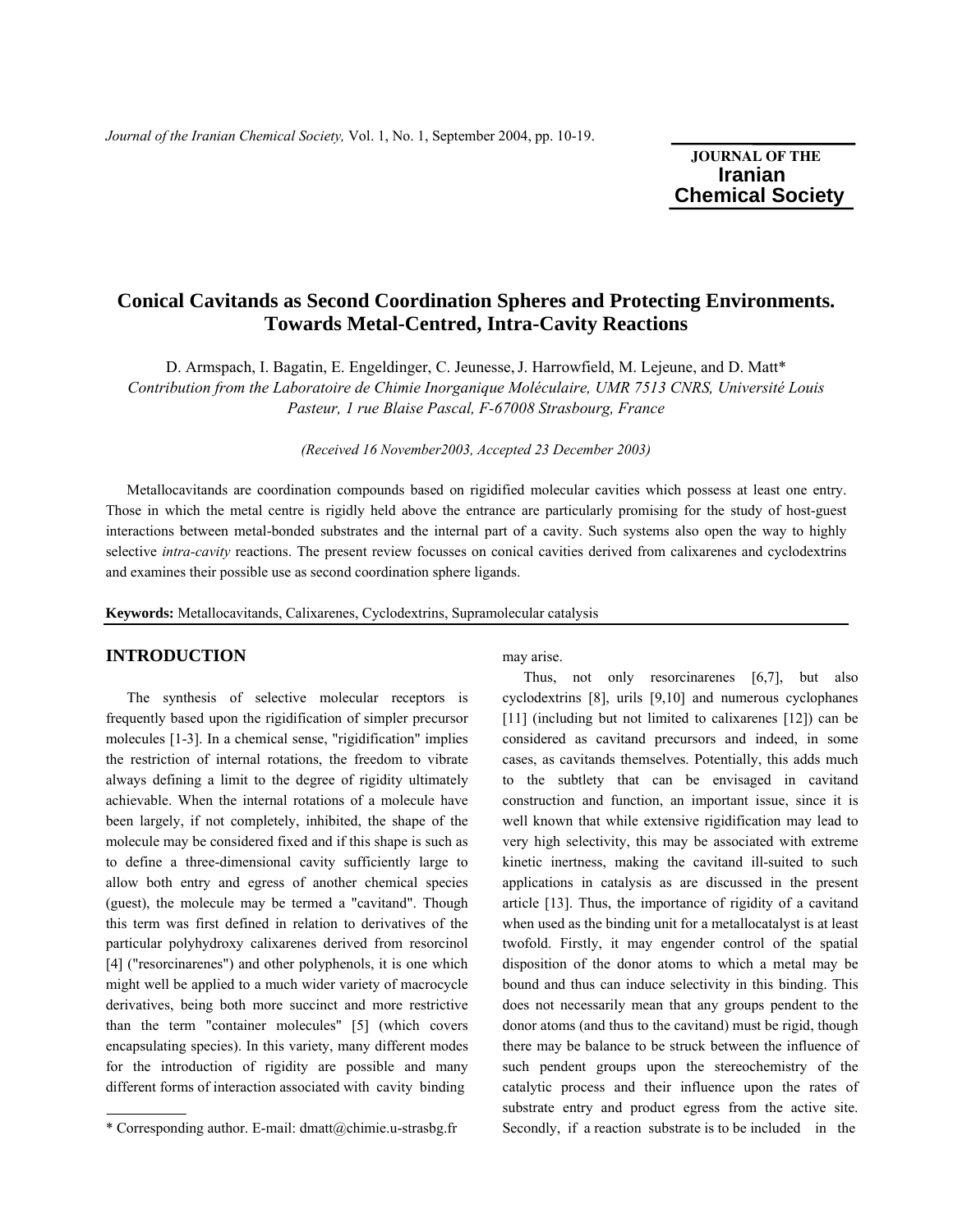

**Fig. 1.** Most employed procavitands.

molecular cavity through weak and labile interactions, a precisely defined size and shape may be essential in ensuring that the interaction is either "all" or "nothing" for different substrates. Obviously, however, the chemical nature of the cavity walls is another important factor to be considered here, in regard both to substrate binding and perhaps more importantly, the way in which inclusion modifies substrate reactivity. The following discussion is an attempt to consider these issues in relation to several transition metal based systems (metallo-cavitands) known at present which may be considered "cavitand catalysts". The analysis itself has close parallels to that of metalloenzyme behaviour, since metals bound to active sites in enzymes are rather frequently found within clefts in the protein structure, and indeed the motivation for many studies of cavitand behaviour has been to find a model for various biological systems.

 A great variety of molecules suitable for cavitand formation has become available over the past twenty years (Fig. 1). Most, though certainly not all of these molecules are macrocyclic and it is certainly rare to find a cavity which may be regarded as of uniform cross section. The molecules to which the term cavitand was first applied have a form rather commonly observed in which one end of the cavity is narrower than the other, and this raises various possibilities in regard to metal binding to give a catalyst. Binding to the narrow end to give a "stopper" to the cavity (perhaps



*Scheme 1.* Synthesis of diphosphine **4**.

 being important in rigidification), for example, may allow another ligand to be drawn in through the wide end of the cavity to bind to the metal ion but, if only one coordination site is available, this would require that a substrate to react with the bound ligand would have to be included in the cavity through another mechanism [14]. In contrast, binding of a metal to the edge of the wide entry might more readily allow binding of two species (destined for reaction) in such a way that both would enter the cavity without the action of inclusion forces being crucial for that alone. In studies of functionalised cyclodextrins and calixarenes, we have in fact discovered systems which are illustrative of both these possibilities.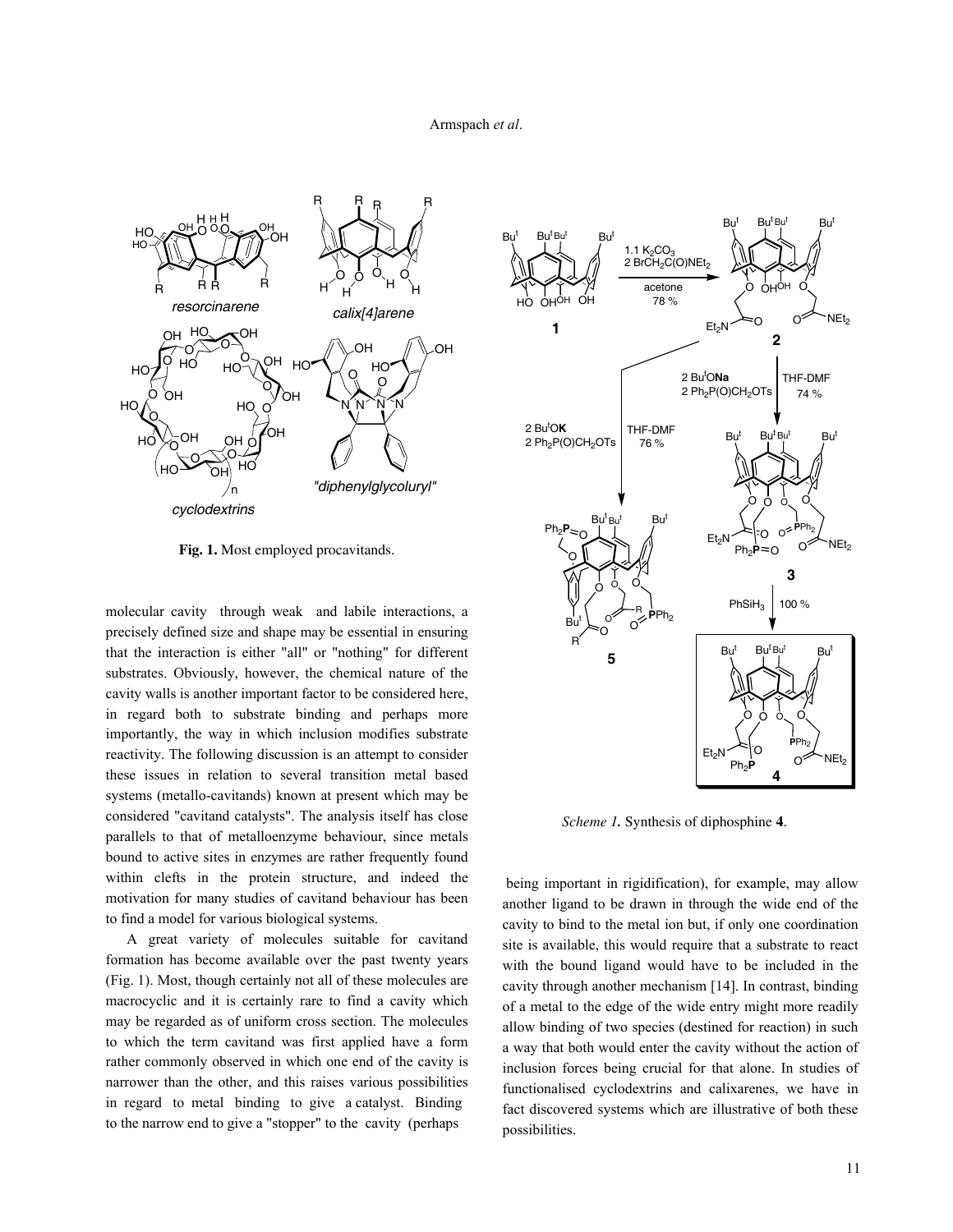# **Positioning of Metal Centres at the Entrances to Conical Cavities**

 Whether at the wide or narrow entrance to a cavitand or procavitand cone, a possible strategy for fixing a metal ion coordination centre is the attachment of multiple donor atoms, arranged in a manner suitable for chelation, about the wide or narrow edge. It may be the metal binding which converts a partly flexible procavitand into a true cavitand and examples of this are provided in the coordination chemistry of the calixarene **4,** which has two phosphine units attached to the lower rim (Scheme 1) [15]. This compound can be obtained straightforwardly in three steps starting from *p-tert*butylcalix[4]arene (**1**): (*i*) 1,3-dialkylation with  $K_2CO_3/BrCH_2C(O)NEt_2$  leading to 2; (*ii*) alkylation of the two remaining hydroxy functions with  $Bu<sup>t</sup>ONA/Ph<sub>2</sub>P(O)CH<sub>2</sub>OTs$  (Ts =  $p-Me-C<sub>6</sub>H<sub>4</sub>SO<sub>2</sub>$ ); (*iii*) reduction of the phosphine oxide **3** with phenyl silane. The final calixarene adopts a cone conformation. Note that when the phosphorylation step  $(ii)$  was achieved with Bu<sup>t</sup>OK instead of the corresponding sodium salt, the partial cone isomer **5** was formed selectively, giving a ligand which of course is unsuited to chelation. In view of the rather large separation (14 bonds) between the two phosphorus atoms in **5**, we first anticipated that this ligand would not readily give *chelate* complexes and this is indeed the case. In order to avoid oligomer formation during complexation (and hence to favor chelating behaviour), the reactions are best performed under medium or high dilution conditions. The complexes **6**- **8** for example (Scheme 2) were obtained in good yields from  $10^{-4}$  M solutions of the corresponding  $[MCl_2(PhCN)_2]$ complexes [16]. As shown by several X-ray diffraction studies, the metal centre sits well below the cavity in these complexes, although it possesses a certain degree of mobility. A more powerful method for forming chelate complexes, which does not require high dilution techniques, consists of reacting the diphosphine with cationic complexes coordinated by very labile ligands, such as [RuCl(*p*cymene)( $CH<sub>2</sub>Cl<sub>2</sub>$ )]BF<sub>4</sub>,  $[Pd(\eta^3\text{-allyl})(THF)_2]BF_4$  or  $[Rh(COD)(THF)<sub>2</sub>]BF<sub>4</sub>$  [17]. Applying this methodology to calix[4]arenes with  $-CH_2PPh_2$  units anchored on distal phenolic oxygen atoms gave the corresponding chelate complexes, *e. g.* **9** and **10**. The strategy was also successfully applied to other cavities, notably cyclodextrins, and to longer diphosphines as well [18,19].

 The chelate complex **11** was obtained quantitatively by reacting calixarene **4** with  $[PtHCl(PPh_3)_2]$  (Scheme 3)  $[16]$ . In this case high dilution conditions are not essential. It



*Scheme 2.* Calix[4]arene chelate complexes in which the metal centre is positioned at the lower rim.



*Scheme 3.* Confinement of a Pt-H bond at the narrow entrance of a calix[4]arene.

turned out that for this reaction chelate formation is assisted by the two amide side functions which, due to their smaller size, are the only donors of **4** able to initiate the  $PPh<sub>3</sub>$  substitution. Related calixarene-diphosphines in which the amide functions have been replaced by non-bonding ligands do not substitute the triphenylphosphine ligands. The most interesting feature of complex **11** concerns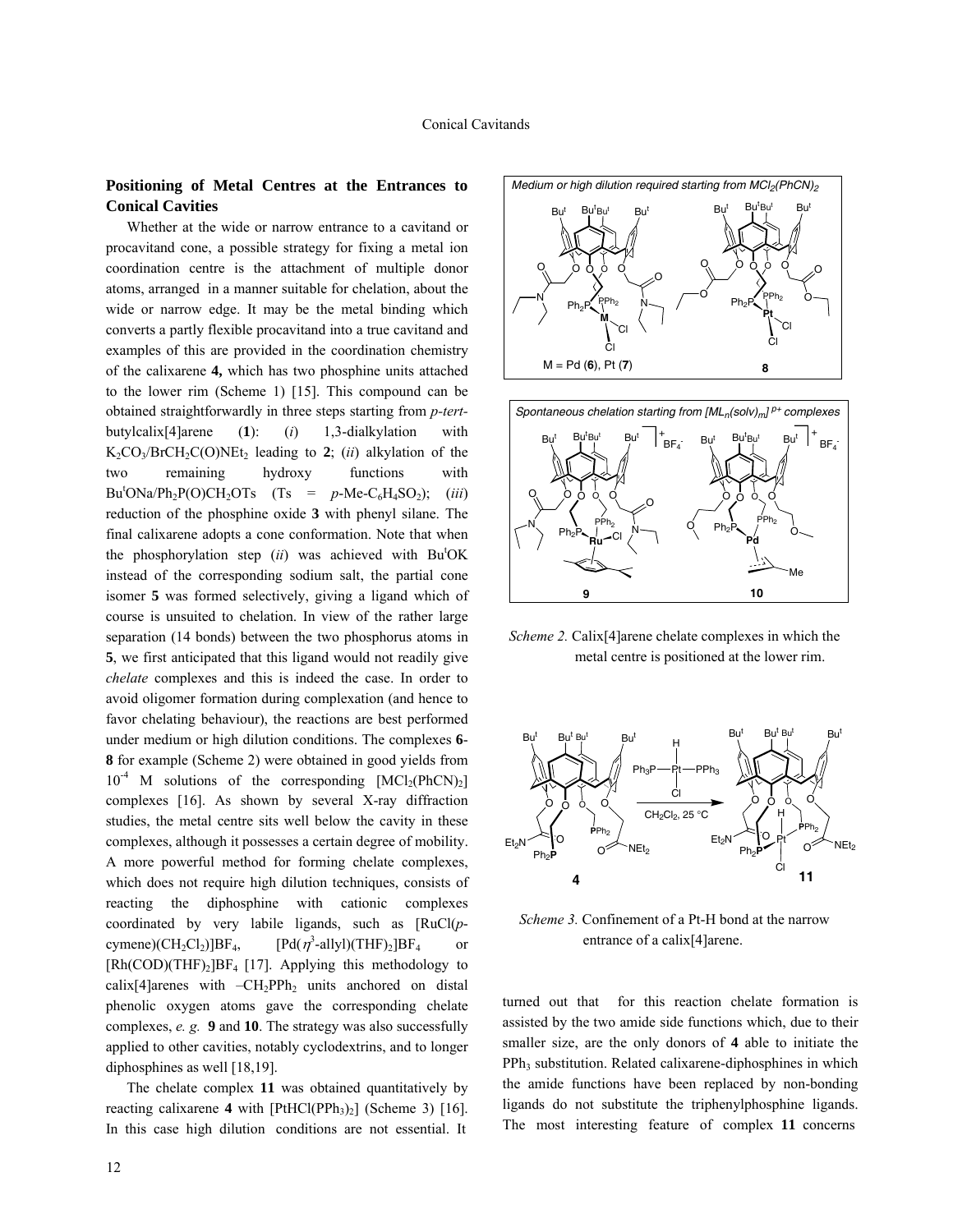

*Scheme 4.* Reactivity of a semi-encapsulated platinum hydride.



*Scheme 5.* Controlling the orientation of a "H-Rh-CO" rod.

the orientation of the Pt-H bondwhich points to the centre of the cavity. As suggested by an X-ray diffraction study, this could arise from weak hydrogen bonds involving two of the phenolic oxygen atoms. Due to the steric protection provided by the two pendant amide groups which result in partial encapsulation of the hydride, complex **11** does not react with electrophiles, unlike other platinum hydrides. The situation is different with complex **12** where the hydride bond lies perpendicular to the calixarene axis (Scheme 4). Indeed, this



*Scheme 6.* Synthesis of a hydroformylation catalyst based on a cyclodextrin-modified diphosphine.

complex reacts readily with  $MeO_2CC \equiv CCO_2Me$  to afford the fluxional insertion product **13**.

 Metallo-cavitands may also be obtained from tripodal claws, *e.g.* the triphosphine **14**, constructed on a  $C_{3v}$ symmetrical homotrioxacalix[3]arene building block [20]. This particular cavity is somewhat larger than that of a generic calix[4]arene, the separation between two phenol centroids being close to 6.5 Å. Reaction under  $CO/H_2$  (20 bar) of  $14$  with  $Rh(acac)(CO)_2$  results in the quantitative formation of the rhodium carbonyl hydride **15** (Scheme 5). As inferred from ROESY experiments, the Rh-H bond is directed towards the interior of the cavity. This means that **14** is able to control the orientation of the entrapped H–Rh– CO rod, possibly by allowing weak interactions to occur between the hydridic H and phenolic O atoms. Complex **15** is extremely stable, indicating that precursor **14** is ideally suited for the stabilisation of trigonal bipyramidal structures. This may also explain why its activity in the hydroformylation of styrene (in toluene) is *ca.* 10 times lower than that of conventional Wilkinson-type catalysts. The aldehyde selectivity of this reaction is comparable to that of standard catalysts, suggesting that the catalytic process takes place outside the cavity. Higher hydroformylation activity was observed with metallocavitand **17** (Scheme 6), a rhodium complex based on an *a*-cyclodextrin *A,D*-substituted by two phosphine ligands (**16**) [21]. When this procatalyst was used for octene hydroformylation in a methanol-water mixture, the aldehyde selectivities were again close to those observed with Wilkinson type catalysts. Clearly, the reaction medium used does not force the catalytic process to occur inside the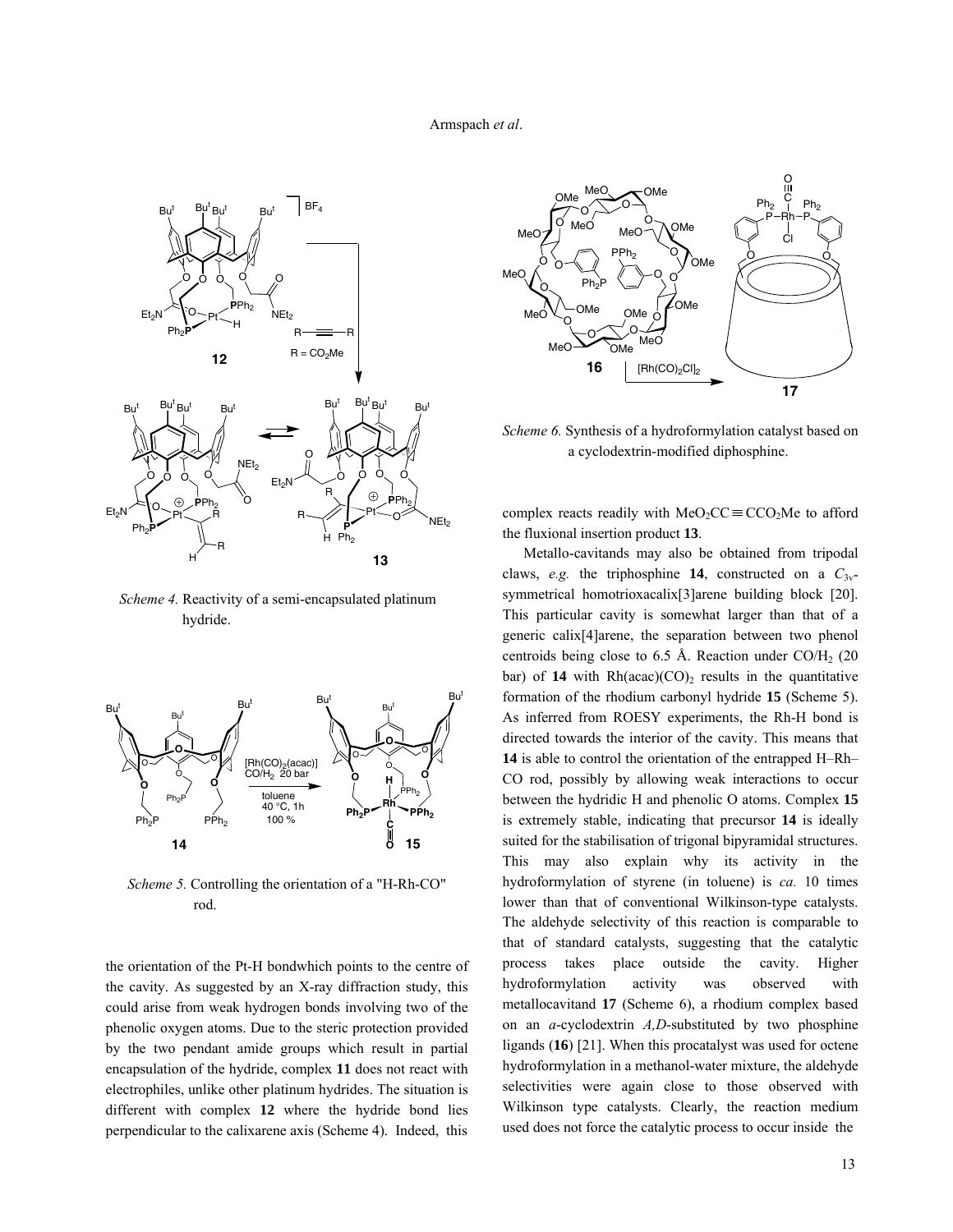### Conical Cavitands



O O O P O P **20**  $\circ$   $\sim$ P  $\overline{0}$  0 .<br>Pt ㅡ P H P Ph Ph<sub>ph</sub>  $\circ$   $\sim$ P  $\overline{O}$   $O$  $P_d$  –  $P$ Me N O O O P O P—Rú C C O Cl Cl O **23 21 22**  $BF<sub>4</sub>$  $\overline{\phantom{a}}$  BF $_4$ 

*Scheme 7.* Filling the calixarene basket with an organometallic ruthenium unit.

*Scheme 8.* Confinement of metal-organic fragments in the calix[4]arene **20**.

CD cavity. A complex soluble in pure water (**17** does not fulfil this condition) probably would be helpful to reach this goal.

 It is worth mentioning here that the use of cavities equipped with non-chelating ligands may also lead to complexes having a partially included ligand sphere. Thus, reaction of monophosphine **18** with  $\left[\text{RuCl}_2(p\text{-cymene})\right]_2$  gave a quantitative yield of complex **19** where the *p*-cymene unit fills the calixarene basket (Scheme 7) [22]. Obviously, owing to the presence of bulky bromine atoms that increase the cavity depth and hence maintain the metal fragment inside the calixarene core, rotation about the P–C(phenol) is restricted. Why the Ru(*p*-cymene) unit sits in the calixarene interior rather than outside could be due to the fact that the first reaction step during complexation is coordination of a bromide atom to a  $RuCl<sub>2</sub>(p$ -cymene) fragment, thus forming a transient Ru $\cdot\cdot\cdot$ Br bond which then guides the "RuCl<sub>2</sub>(*p*cymene)" unit to the neighbouring phosphorus atom. Clearly,

only those ruthenium fragments maintained inside the calix can be brought into contact with the phosphorus lone pair. However steric effects that orientate the phosphorus lone pair towards the calixarene axis prior to coordination could also account for the observed phenomenon.

# **Transition Metal Chemistry Inside the Cavity**

 Once a transition metal is immobilized through chelation at the mouth of a conical cavity, the cavity can wrap around the endo-oriented ligands so as to partly protect the metal centre or to behave as a second sphere ligand. Should the whole system be designed for a catalytic reaction that takes place inside the cavity, then it becomes desirable that the cavity size fits with the encapsulation of two substrates located on adjacent coordination sites and also that *intracavity* ligand exchange processes become feasible.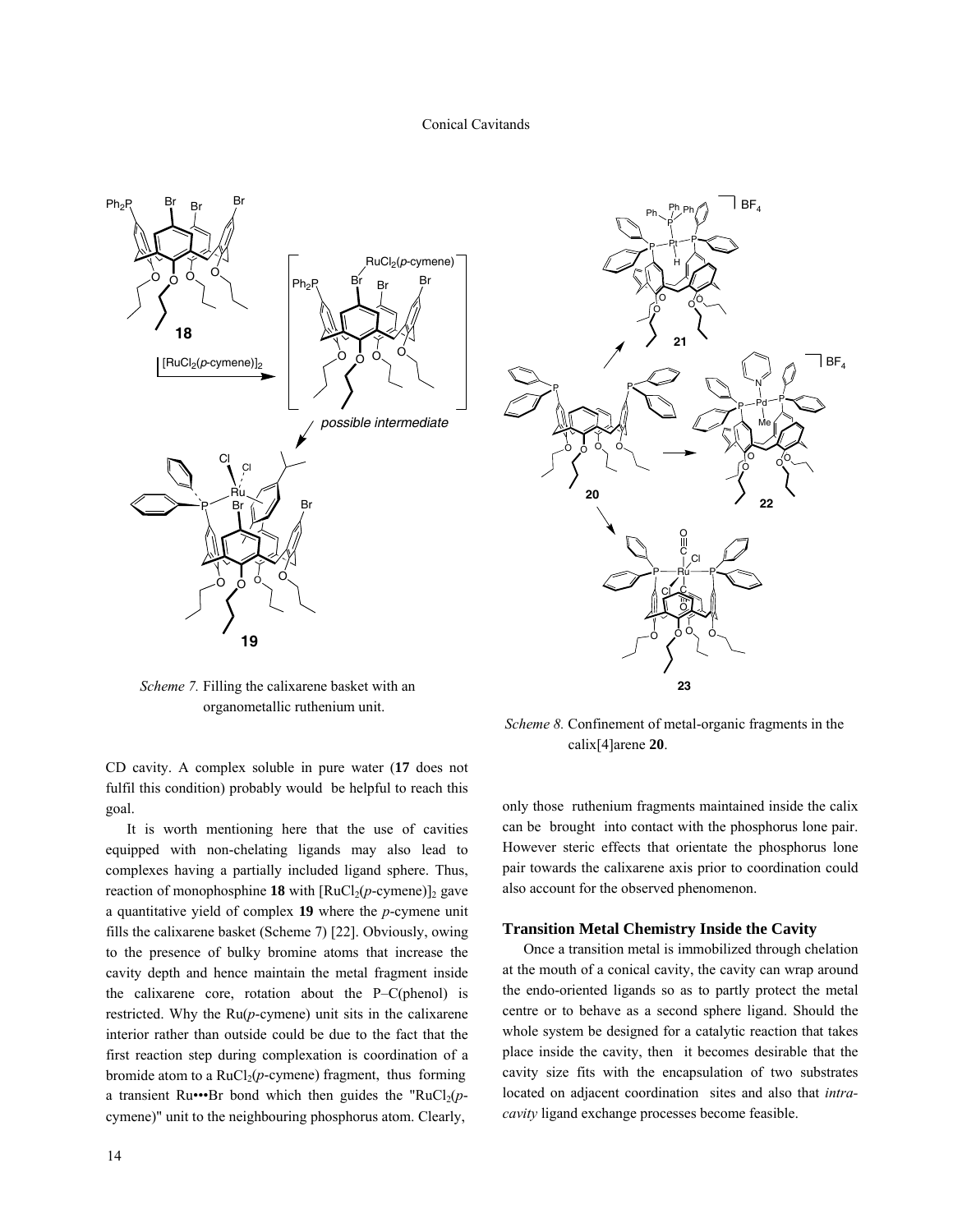The calix[4]arene diphosphine **20** is perfectly suited for forming chelate complexes in which the P-donor atoms are *trans* [23]. By forming such complexes the geometry of the calixarene core flattens and becomes rigid (*i.e.*, a cavitand is formed), leaving a separation of about 5.5 Å between the two phenol rings bearing the phosphine units. This space is sufficient for encapsulating small ligands like a hydride (**21**), a methyl group (**22**), or a carbonyl unit as found in **23** (Scheme 8). In view of the short distance between the encapsulated guest and the cavity walls in this latter complex, weak CO/phenol interactions are very likely to occur, but these could not be detected spectroscopically.

 A somewhat larger trans-spanning diphosphine built on a molecular cavity is the *A,D*-substituted cyclodextrin **24** [24]. This ligand has been prepared in three steps from *α*cyclodextrin via a methodology that relies on the use of the supertrityl group (Scheme 9). Molecular models show that this cyclodextrin displays some flexibility, allowing the ligand's bite angle to range from 180° to ca. 145°. Reaction

of  $24$  with AgBF<sub>4</sub> in non coordinating solvents afforded the silver complex **25**. The precise coordination geometry of **25**, T-shaped or trigonal, is not known, but the complex was shown to have a fluxional structure in solution, the third coordination site being alternatively occupied by each of the four primary methoxy groups (Scheme 10). Addition of acetonitrile in excess to a CDCl<sub>3</sub> solution of 25 displaces in a reversible manner the coordinated methoxy function, affording a mixture of the two equilibrating complexes **26** and **27** in which the coordinated nitriles occupy the interior of the cavity (Scheme 11). This unprecedented observation of a (*bis*-nitrile, *bis*-phosphine) cationic silver complex, **27**, possibly arises from the stabilizing effect exerted by the cavity walls which favor recombination of **26** once a nitrile ligand dissociates. The included ligands of **26** and **27** can be exchanged with other nitriles, *e.g.* with PhCN (in excess) which results in the formation of the mononitrile complex **28**. Another interesting property of diphosphine **24** relates to its marked tendency to form chelate complexes



*Scheme 9.* Synthesis of the cyclodextrin diphosphine **24**.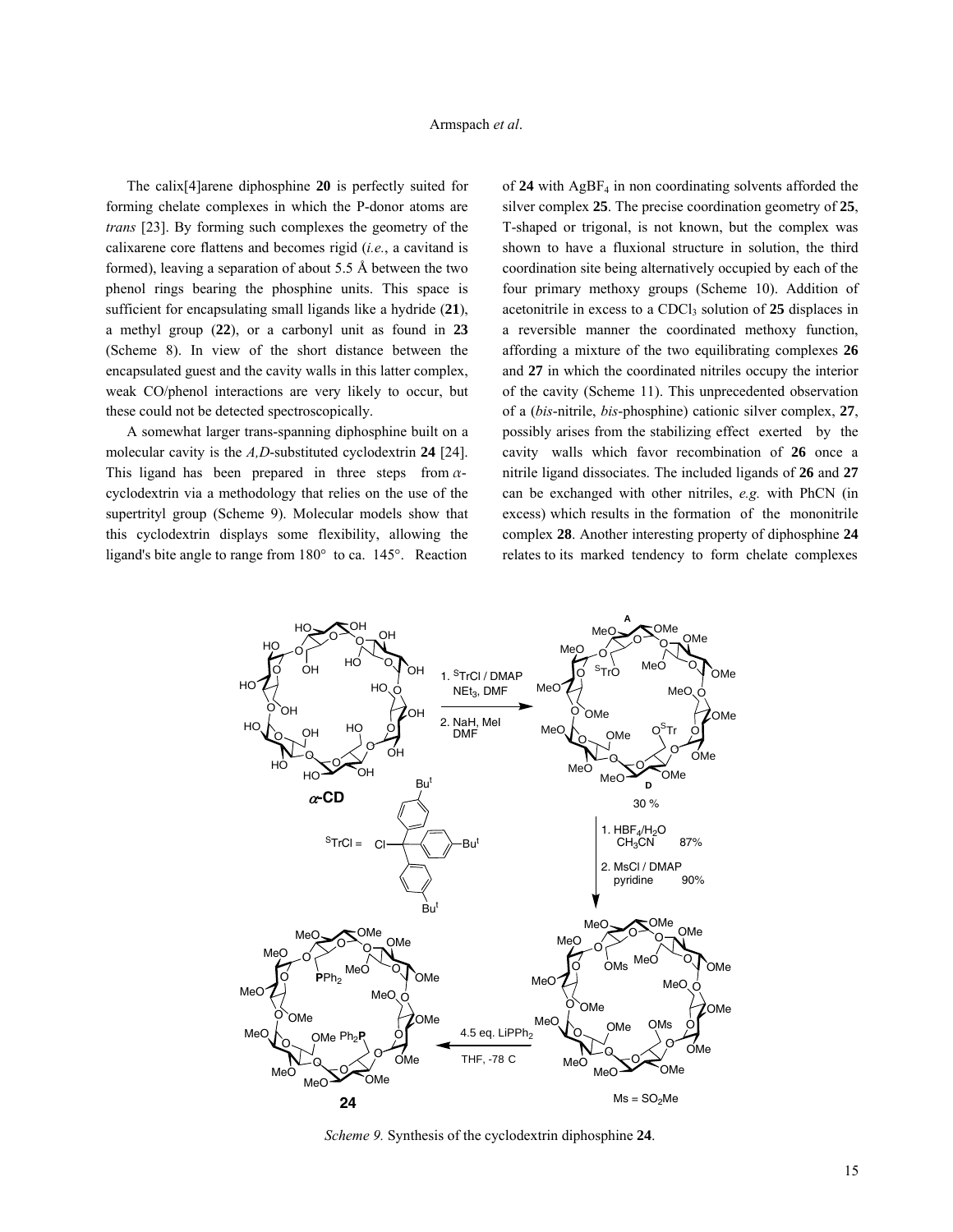

*Scheme 10.* Synthesis and fluxional behaviour of the silver complex **25**.

with square planar or octahedral metal ions [25]. Thus, reacting this ligand with d8-metal chlorides gave only complexes in which the ligand behaves as a trans-chelator, as in **29-32**. More interestingly, in all the chloro complexes obtained with this ligand, a metal-chloride bond points towards the centre of the cavity. X-ray studies indicate that weak bonding occurs between the included chloride and the inwardly-oriented H-5 atoms connected to the phosphinesubstituted glucose units (Fig. 2). This hypothesis is



**28** ( $O =$  methoxy)

corroborated by the  $H$  NMR spectra, where the corresponding H-5 signals have undergone a significant low-filed shift (*ca*. 1ppm). Chloride entrapment is favored over that of smaller ligands, such as CO, or the less polarized metal-Me bonds. Thus, supramolecular forces appear to be responsible for guest selection. Note that the nature of these complexes shows for the first time that cyclodextrins may form weak bonds with metal-bonded chloride atoms.

# **Are Conical Cavities Suitable for Catalytic Reactions ?**

Catalysts that exploit the presence of a cavity located nearby a metal centre have already been reported, the first examples of this type being Breslow's biomimetic systems (Fig. 3) for the hydrolysis of esters such as the copper complex **33** (the catalysts are *β*-CD derivatives) [26]. In these catalysts the cavity essentially acts as a supramolecular receptor that favorably orientates the substrate while the catalytic process itself takes place outside the cavity. The same holds for the rhodium catalyst **34** which hydroformylates 4-allyl-catechol **A** two times



*Scheme 11.* Coordination chemistry inside a cyclodextrin cavitand**.**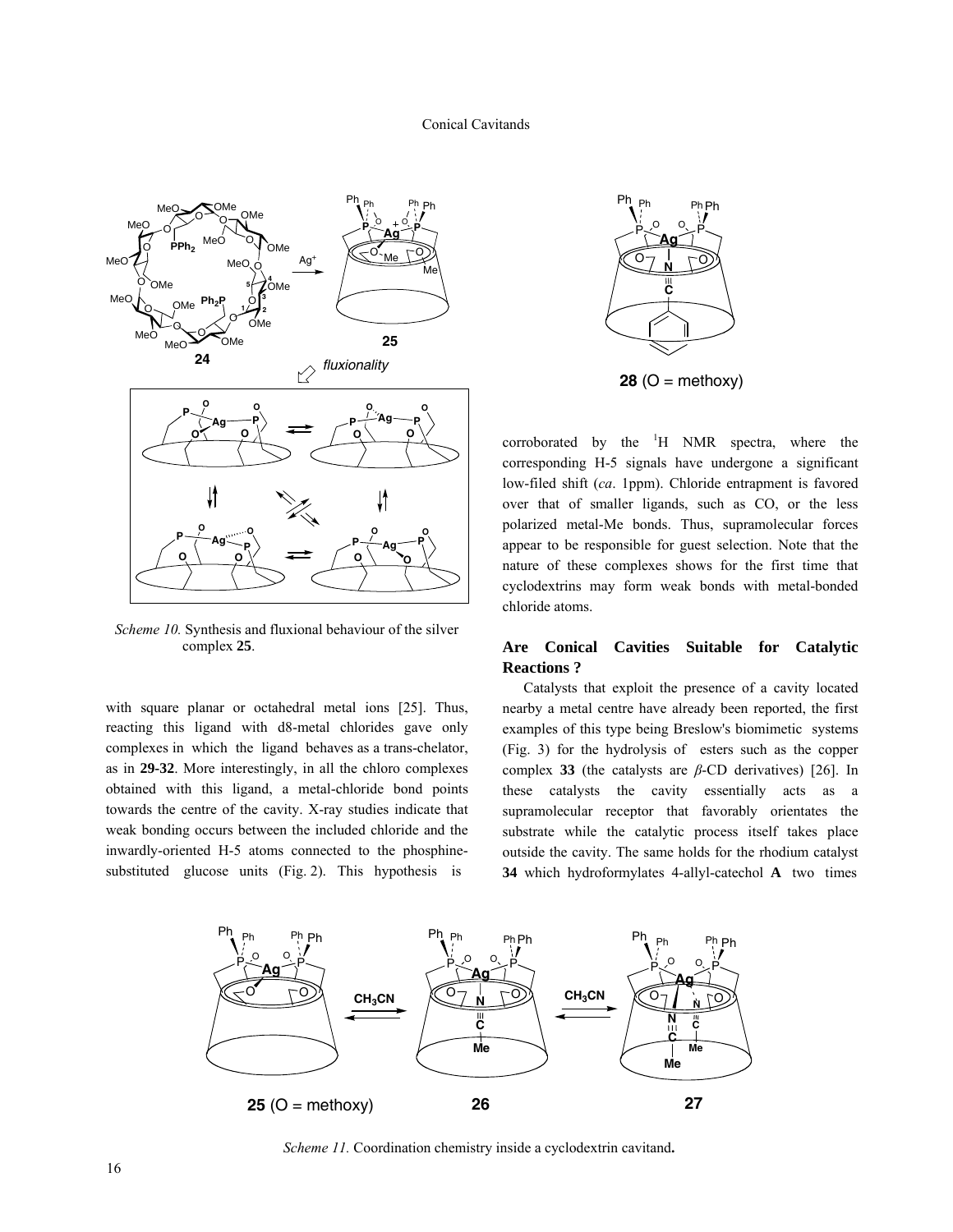

**Fig. 2.** Weak Cl $\cdot\cdot\cdot$ cavity interactions (involving  $H^5$ atoms) in metallo-cyclodextrins.

than the allyl-resorcinol **B** [27]. Substrate selectivity results in this faster case from hydrogen bonding with the two ureido carbonyl functions of the glycoluril pocket. More recently, Reetz and Waldvogel described the cyclodextrinderived rhodium hydroformylation catalyst **35** [28]. In the presence of a 1:1 mixture of olefins **C** and **D**, this hybrid catalyst preferentially hydroformylates olefin **C** (substrate selectivity 87/13) when operating in water-DMF, a medium





**Fig. 3.** Supramolecular catalysts based on a cavitand (**33**, **35**) or a molecular clip (**34**).

which is supposed to force inclusion of the olefin in the cavity during catalysis. The increased activity observed with olefin **C** rests on preferential substrate binding by the cavity in a particular medium. Here again the loosely bound metal centre is located outside the cavity.

 The first reported catalyst that operates inside a molecular clip is the glycoluril derivative **36** which is equipped with a Mn-porphyrin roof [29]. Bound to *p*-*tert*butyl-pyridine, which activates the Mn centre through exocoordination, **36** results in a catalyst which epoxidises olefins inside the clip (Scheme 12). As shown by

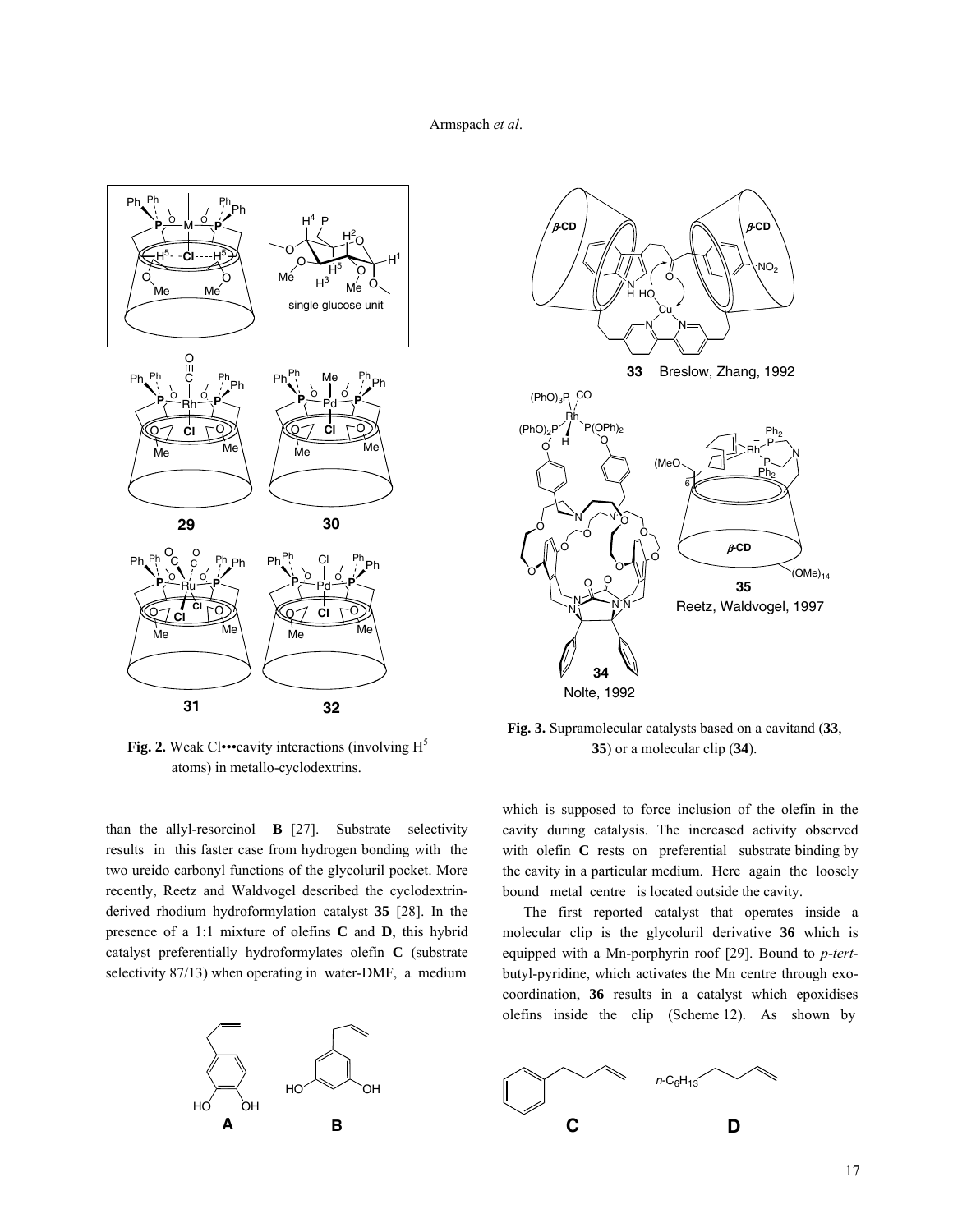

*Scheme 12.* Olefin epoxidation catalyst based on a molecular clip.



**Fig. 4.***.* The first polymerization catalyst operating in a "tube".

comparative experiments with porphyrins having nonshielded faces, the cavity of **36** provides protection from oxidative decomposition. The only known procatalyst based on a conical cavity is the blue iron complex **37** (Fig. 4) [30]. This compound contains an *endo*-oriented 1,3 diiminopyridine-FeCl<sub>2</sub> unit that bridges the entrance of a βcyclodextrin derivative. After activation with MAO, the complex polymerizes ethylene in toluene, producing a PE which in terms of crystallinity and melting point is similar to that obtained from the conventional Brookhart/Gibson iron catalysts [31]. However, the catalytic activity of **37** remains

1000 times lower than that of the latter systems, possibly because the catalytic centre is surrounded by five coordinating methoxy groups. This drawback could possibly be circumvented by using non-coordinating substituents. Note, the smaller α-CD analogue of **37** is not active at all. Overall, complex **37** constitutes a prototype for catalysts operating in a tube. Clearly chemical modification of such systems could lead to novel water-soluble polymerization catalysts.

### **Outlook**

 The results discussed above illustrate that conical cavities equipped with chelating units are good precursors for the preparation of partially-encapsulated metal complexes. Metal centres sitting at the entry of a funnel display several advantages over classical complexes. Metal confinement provides protection of organometallic species formed within the cavity against decomposition reactions. Funnel ligands may also enhance the stability of labile complexes by favoring their reformation after inner-ligand dissociation. An emerging chemistry is that of catalytic reactions taking place inside a cavity. To achieve such a reactions, the cavity must meet several conditions: (i) the portals must be sufficiently large to allow substrates to come in and products to escape; (ii) to couple two reaction partners the metal should possess two encapsulated, *cis*positioned, coordination sites. This is required by many (not all) catalytic reactions, notably in olefin polymerization or co-oligomerization reactions; (iii) finally, the size of the cavity should be compatible with ligand exchange reactions taking place at the metal centre. As outlined above, the latter property has already been achieved in some metallocyclodextrins and also in clip-shaped systems. Recent reports show that this is also possible using rigidified calix[6]arenes [32]. Achievement of catalytic reactions inside a cavity is a promising topic that is only at an early stage of development. Realization of this challenging goal is expected to lead to valuable new catalysts, in particular to water-soluble complexes operating in a capsule functioning as a monomolecular solvent, as well as to catalysts in which the cavity walls induce efficiently diastereoselective reactions.

## **REFERENCES**

[1] J.-M. Lehn, Supramolecular Chemistry: Concepts and Perspectives; Wiley & Sons: New York, 1995.